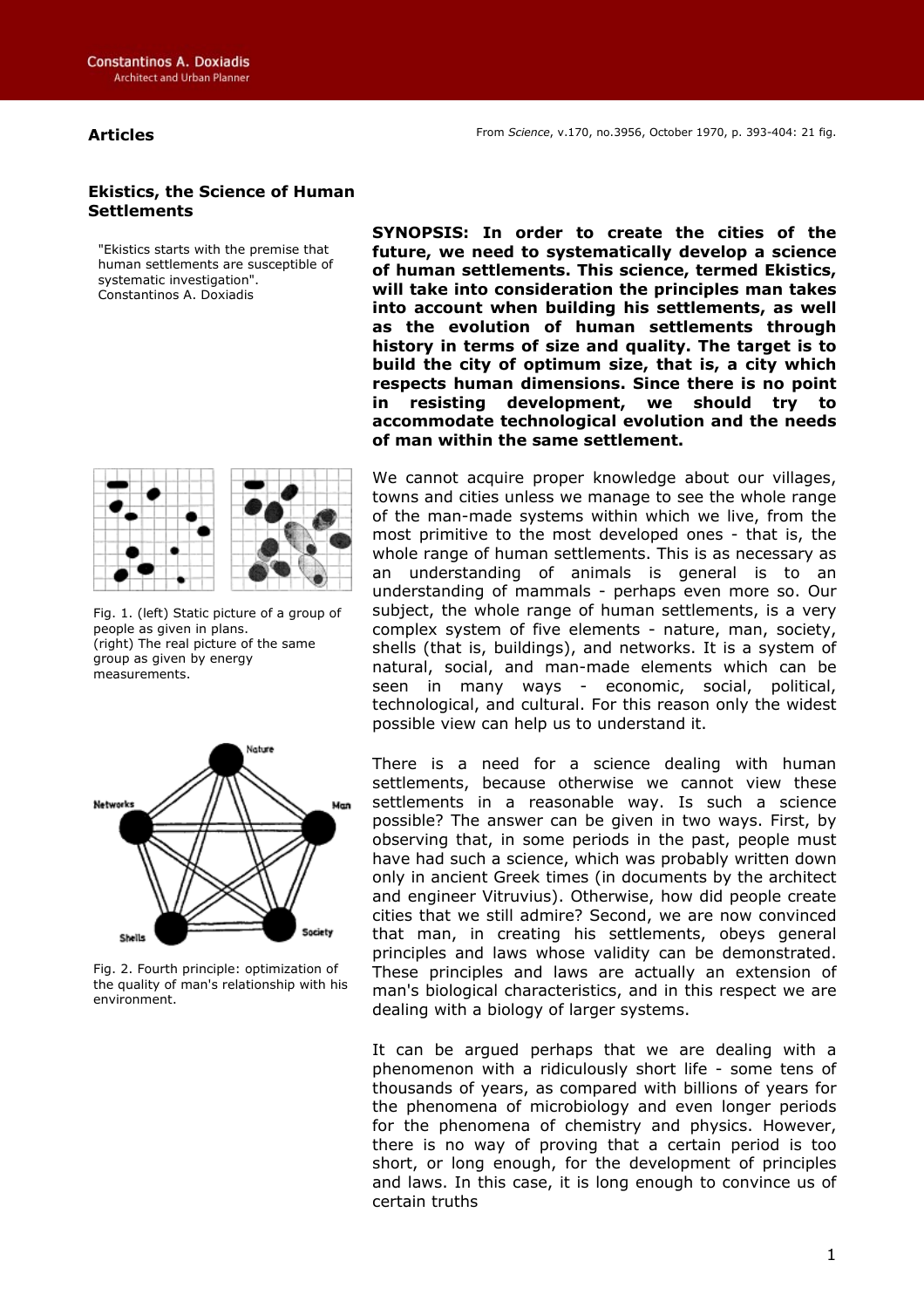

Fig. 3. Energy model for hunters who begin to cultivate the land. Daily per capita consumption, 3000 calories.

To achieve the needed knowledge and develop the science of human settlements we must move from an interdisciplinary to a condisciplinary science; making links between disciplines is not enough. If we have one subject we need one science, and this is what ekistics, the science of human settlements has tried to achieve. Has it succeeded? The answer is that it is beginning to succeed, and that with every day that passes we learn more and more. How far have we come? How can we answer this question for any road we take, if we know only the beginning and not the end?

In this article I try to demonstrate through a few examples the need for, and the of, a huge field of knowledge which man is trying to regain anddevelop in a systematic way. This field is a science, even if in our times it is usually considered a technology and an art, without the foundations of ascience - a mistake for which we pay very heavily. As I cannot present the whole case in a short article, I have selected a few points which can illustrate the validity of my statements made at the beginning of this article and the practical importance of this effort to achieve a science of human settlements.



Fig. 4. Energy model of a village. Daily per capita energy consumption, 8000 calories.

## **The Principles**

In shaping his settlements, man has always acted in obedience to five principles. As far as I know, this has always been true, and I myself have not found any cases which prove the opposite.

The first principle is maximization of man's potential contacts with the elements of nature (such as water and trees), with other people, and with the works of man (such as buildings and roads). This, after all, amounts to an operational definition of personal human freedom. It is in accordance with this principle that man abandoned the Garden of Eden and is today attempting to conquer the cosmos. It is because of this principle that man considers himself imprisoned, even if given the best type of environment, if he is surrounded by a wall without doors. In this, man differs from animals; we do not know of any species of animals that try to increase their potential contacts with the environment once they have reached the optimum number of contacts. Man alone always seeks to increase his contacts.

TThe second principle is minimization of the effort required for the achievement of man's actual and potential contacts. He always gives his structures the shape, or selects the route, that requires the minimum effort, no matter whether he is dealing with the floor of a room, which he tends to make horizontal, or with the creation of a highway.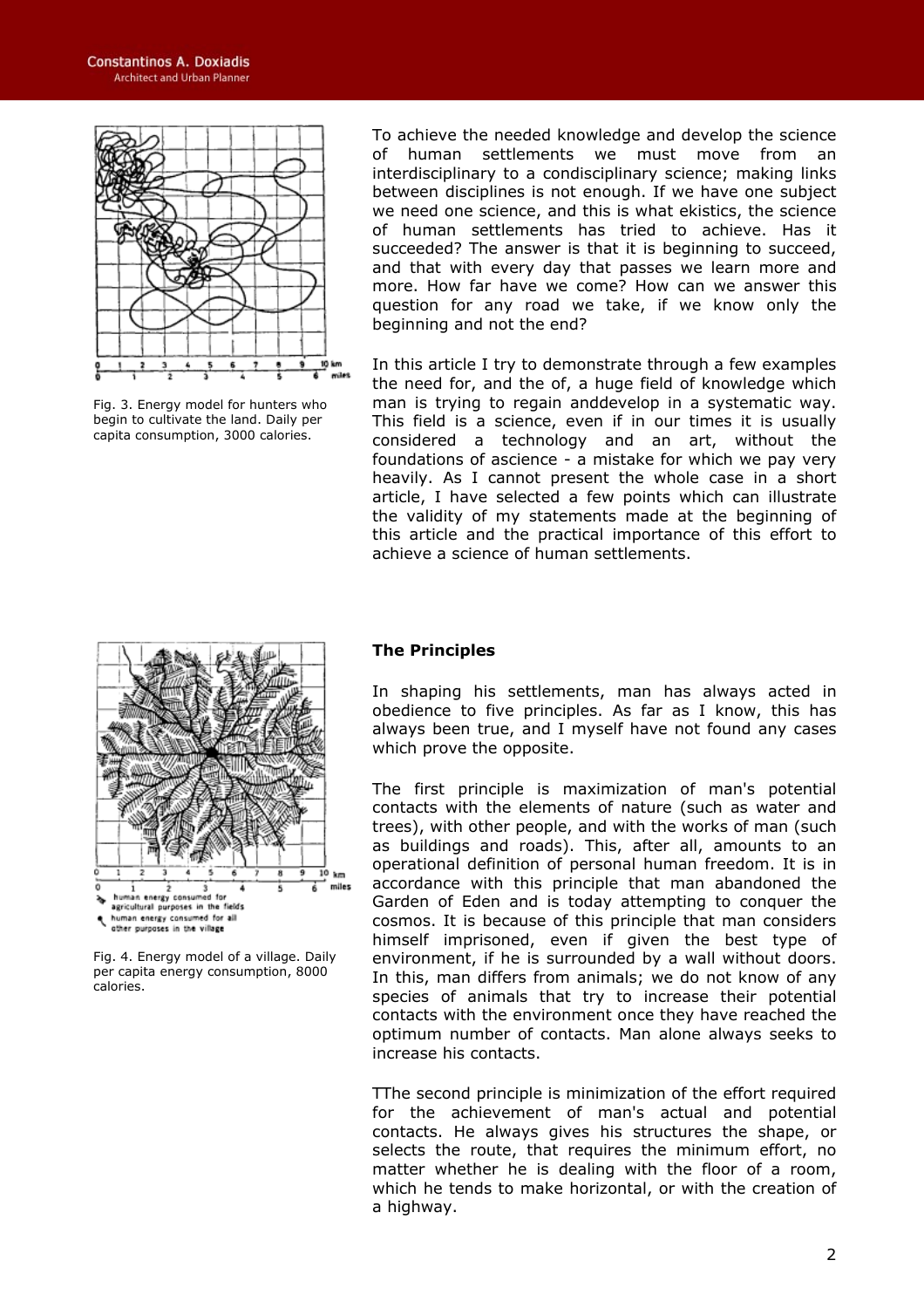

the energy co



Fig. 5. (A) Energy model of the central settlement of a system of villages. Daily per capita energy consumption, 12,000 calories.

(B) Energy model of the central settlement of a system of villages during the era of the automobile. Daily per capita energy consumption, 25,000 calories

The third principle is optimization of man's protective space, which means the selection of such a distance from other persons, animals, or objects that he can keep his contacts with them (first principle) without any kind of sensory or psychological discomfort. This has to be true at every moment and in every locality, whether it is temporary or permanent and whether man is alone or part of a group. This has been demonstrated very well, lately, for the single individual, by anthropologists such as E. T. Hall (Ref. 1) and psychiatrists such as Augustus F. Kinzel (Ref. 2), and by the clothes man designs for himself, and it may be explained not only as a psychological but also as a physiological problem if we think of the layers of air that surround us(Ref. 3) or the energy that we represent (Fig.1). The walls of houses or fortification walls around cities are other expressions of this third principle.

The fourth principle is optimization of the quality of man's relationship with his environment, which consists of nature, society, shells (buildings and houses of all sorts), and networks (ranging from roads to telecommunications) (Fig. 2). This is the principle that leads to order, physiological and aesthetic, and that influences architecture and, in many respects, art.

Finally, and this is the fifth principle, man organizes his settlements in an attempt to achieve an optimum synthesis of the other four principles, and this optimization is dependent on time and space, on actual conditions, and on man's ability to create a synthesis. When he has achieved this by creating a system of floors, walls, roofs, doors, and windows which allows him to maximize his potential contacts (first principle) while minimizing the energy expended (second principle) and at the same time makes possible his separation from others (third principle) and the desirable relationship with his environment (fourth principle), we speak of "successful human settlements". What we mean is settlements that have achieved a balance between man and his man-made environment, by complying with all five principles.

# **The Extent of Human Settlements**

Each one of us can understand that he is guided by the same five principles; but we are not aware of their great importance unless this is pointed out to us, and we make great mistakes in our theories about human settlements. This is because we live in a transitional era and become confused about our subject, even about the nature and extent of human settlements, confusing them with their physical structure ("the built-up area is the city") or their institutional frame ("the municipality is the city"). But human settlements have always been created by man's moving in space and defining the boundaries of his territorial interest and therefore of his settlements, for which he later created a physical and institutional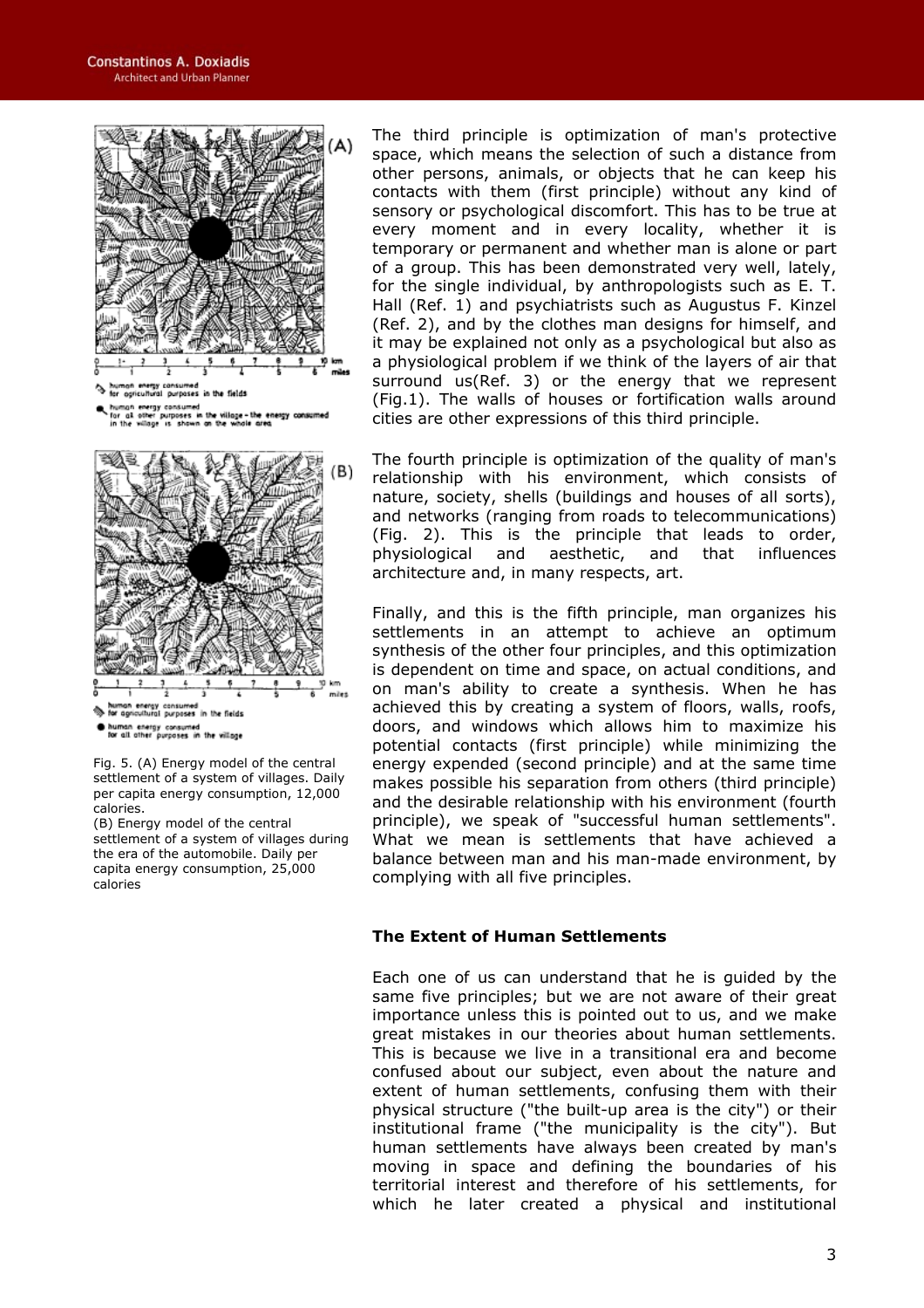

ercial forms of energy



 $-\frac{10}{6}$  km<br> $\frac{1}{6}$  miles er purposes in t ercial forms of energy consumed for all purposes

Fig. 6. Energy models of the central settlement of a system of villages during the era of the automobile and of

#### structure.

When we view human settlements as systems of energy mobilized by man - either as basal metabolic or as muscular or, recently, as commercial energy systems - we get new insights. We see man spreading his energy thin in the nomadic phase of his history (Fig. 3), then concentrating in one area and using both energy and rational patterns when he organizes his village, where he spends more energy in the built-up part than in the fields (Fig. 4). Later, we see him concentrating in the small city and using a wider built-up area, where he expends even more energy, and then, when more people are added, we see him spreading beyond into the fields (Fig. 5). Finally, when he has commercial forms of energy available and can dispose much more energy without properly understanding its impact on his life and therefore without controlling its relationship to his settlement, man becomes completely confused by his desire for more energy. He suffers because, through ignorance, he inserts this additional energy into the system that he creates in a way that causes problems such as air and thermal pollution (Fig. 6).

Throughout this evolution there is only one factor which defines the extent of human settlements: the distance man wants to go or can go in the course of his daily life. The shortest of the two distances defines the extent of the real human settlement, through definition of a "daily urban system" [for a discussion of this process in urban settlements see "Man's movement and his city" (Ref. 4)]

In each specific case, the process starts with the circle whose radius is defined by man's willingness to walk daily up to a certain distance and to spend a certain period of time in doing so (the limit for the rural dweller is 1 hour, or 5 kilometers, for horizontal movement; the limit for the urban dweller is 20 minutes, or 1 kilometer). This leads to the conception of a circular city, and of a city growing in concentric circles (Fig. 7). When the machine - for example, the motor vehicle - enters the picture we are gradually led toward a two-speed system (Fig. 8), and then toward interconnected settlements (Fig. 9); then the road toward larger systems the universal city of ecumenopolis is inevitable (Ref. 5).

The idea that the small, romantic city of earlier times is appropriate to the era of contemporary man who developed science and technology is therefore a mistaken one. New, dynamic types of settlements interconnecting more and more smaller settlements are the types appropriate to this era. To stop this change from city (polis) to dynapolis (Ref. 6), we would have to reverse the road created by science and technology for man's movement in terrestrial space.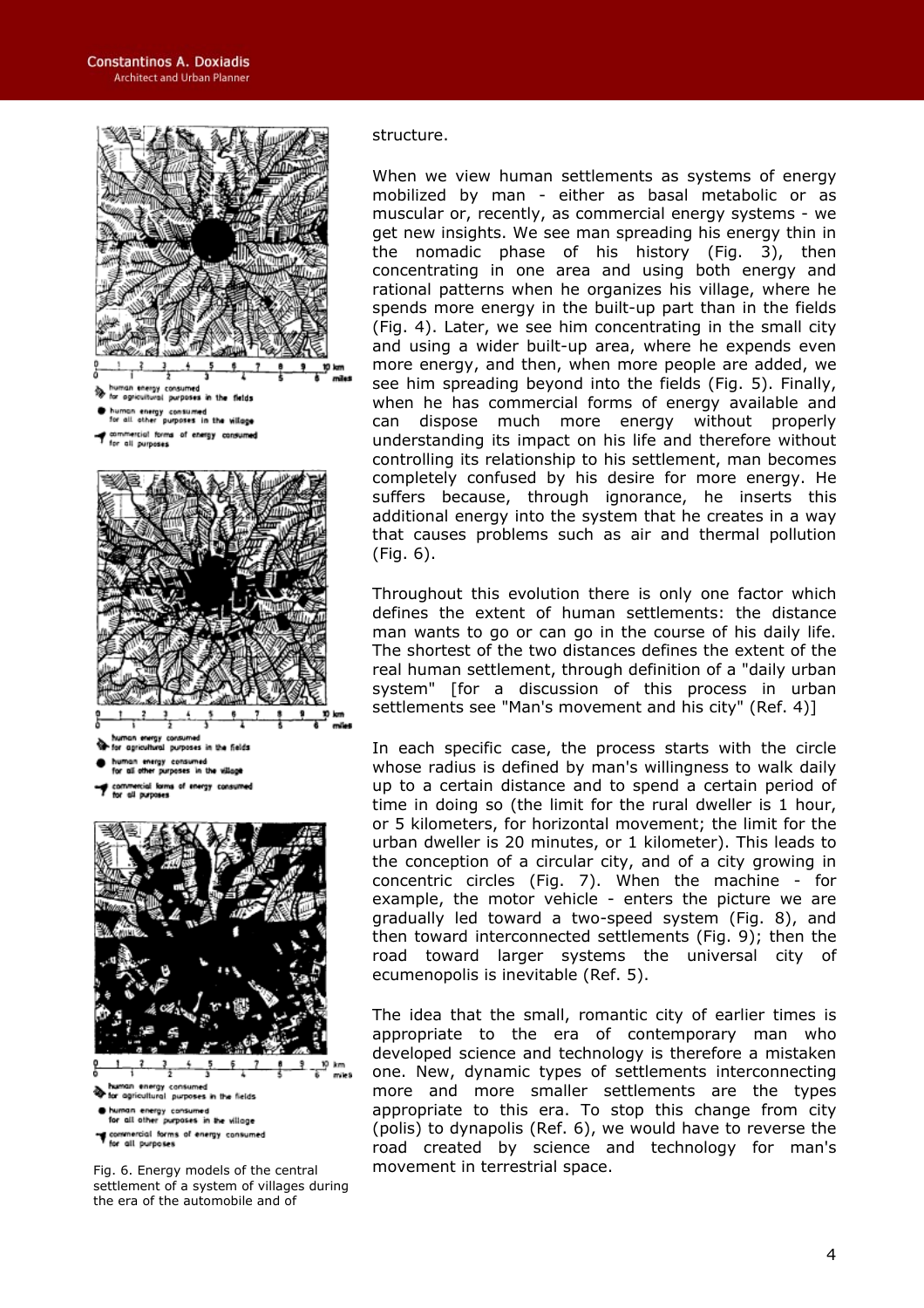industry. Daily per capita energy consumption, (up) 25,000 calories; (middle) 45,000 calories; (right) 100,000 calories.



Fig. 7. Growth of a system, pedestrian kinetic fields only. (left) Phase A; (right) phase B.



Fig. 8. Growth of a system, pedestrian and mechanical kinetic fields. (left) Phase C; (right) phase D.



Fig. 9. Growth of a system: pedestrian and mechanical kinetic fields. (left) Phase E; (right) phase F.

## **Classification by Size**

The changing dimensions of human settlements and the change in their character from static to dynamic, which gives them different aspects with every day that passes, makes the settlements confusing places in which to live, and people, instead of facing this new problem with realism, start trying to escape from the confusion. Some mistakenly support the utopian thought of returning to the system of the small city, but they do not define how this can be achieved without loss of some of the advantages that the great city has given us. Others, feeling that they cannot return to the small-city system, support the bigcity concept but do not dare to face the big city's real structure; this is the attitude that leads to dystopia (Ref. 7) - to the big city that lacks quality. But there is another road: to realize that the big city is an inevitable phenomenon, but that the quality of life within it is bad, and to try to improve the quality of that life. This is the only desirable and realistic road.

To discuss quality of life or any other important phenomenon in human settlements without referring to their size is impossible. The confusion caused by the use of terms such as small and big, town and metropolis, city and megalopolis is very great. If we want to avoid it, we must classify all human settlements by size in order to be able to understand them and assign them values. A small neighborhood with cars running through it loses its values, and a metropolis without means of very fast transportation cannot operate.

To achieve a proper classification, by sizes, of all human settlements, we should start with the smallest units. The smallest one is man himself as an individual. This spatial unit includes the individual, his clothing, and certain furniture, like his chair. The second unit is also very well defined; it is the space which belongs to him alone, or is shared under certain circumstances with a few others that is, his personal room. The third unit, the family home, is well defined also, as long as we have families. The fourth unit is a group of homes which corresponds to the patriarchal home of earlier days and probably to the unit of the extended family of our day; this is the unit that children need most, mothers need mainly because of the children, and fathers need, if perhaps not directly for themselves, because they are interested in the satisfaction and happiness of both mother and children. I have defined four units; of these the first three are very clearly defined, physically and socially, and the fourth can be conceived of as a social unit.

Beyond this point we do not have a clear-cut definition of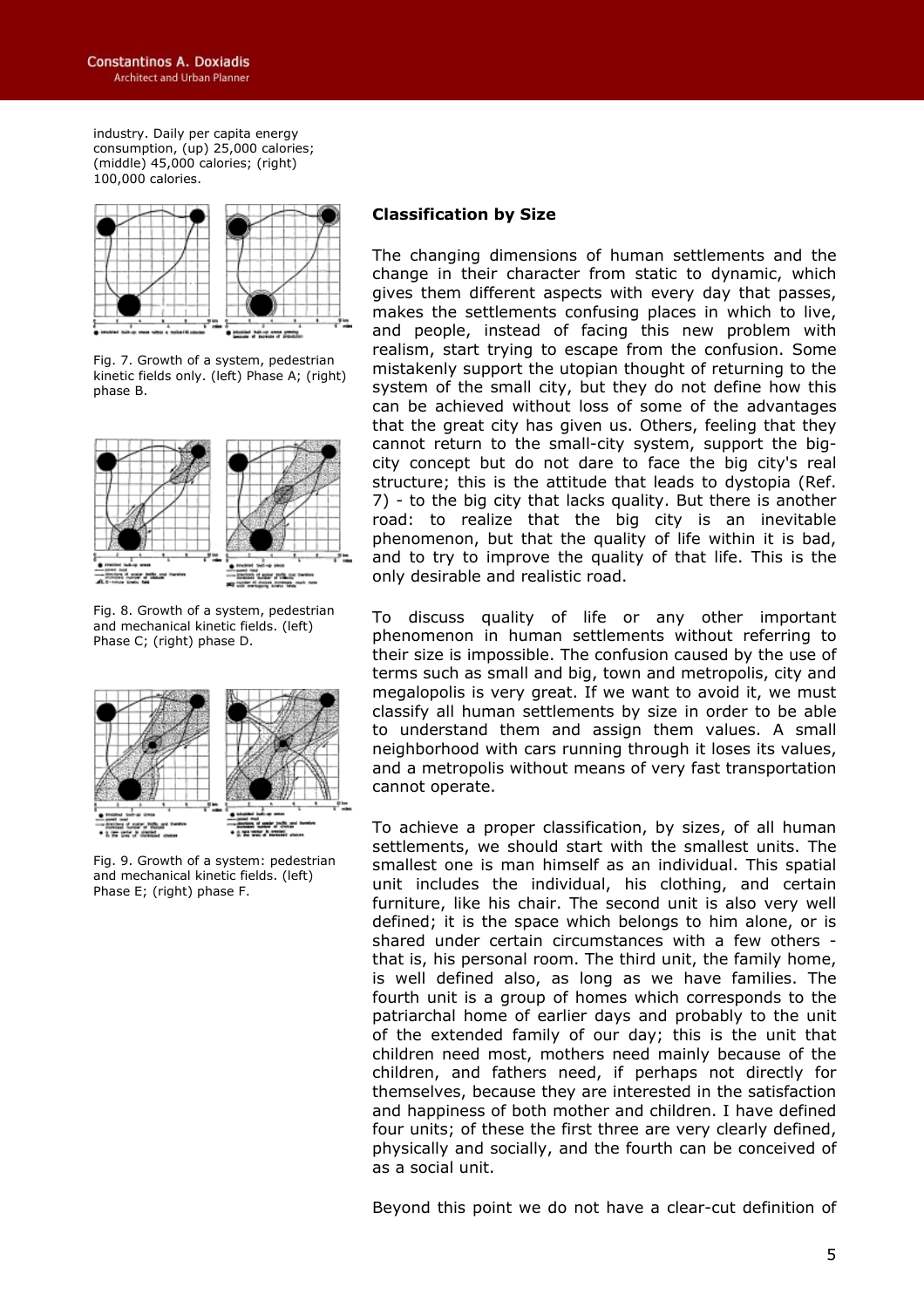

Fig. 10. Contacts in the past and present in every ekistic unit. (solid line) Past contacts, very much reduced beyond the unit of the town. (dashed line) Present contacts. The greatest reduction is often in the small units.



Fig. 11. Freedom for contacts in space. In the past (left) everyone had the same opportunities in his small world; now (right) some people have the choice of all contacts while others have very limited choices.

any unit until we reach the largest one possible on this earth - that is, the systems of human settlements of the whole planet. Thus we have five basic units, four at one extreme of our scale and one at the other. No other welldefined unit exists today, except for statistically defined units which are arbitrary, as may be seen from the differences in the official definitions from country to country. If we turn back in history we find, however, that, throughout the long evolution of human settlements, people in all parts of the world tended to build an urban settlement which reached an optimum size of 50,000 people and physical dimensions such that everyone was within a 10-minute distance from the center(Ref. 4). There is no question that, for people who depend on walking as a means of locomotion, this unit is the optimum one from the point of view of movement and social interaction through direct contacts between people. Also, experience has shown that, for people who can walk, it is a maximum one from the standpoint of aesthetics; for example, creation of the Place de la Concorde in Paris cut from the total 3500-meter length of the Champs Elysees a length of 2100 meters, a distance from which one can reach, and enjoy, the Arc de Triomphe on foot. It is also perhaps an optimum one from the social point of view; for example, Pericles in ancient Athens could get a reasonable sample of public opinion by meeting 100 to 150 people while walking from his home to the Assembly.

Thus we now have four units at the beginning of the scale, one larger, one somewhere beyond them, and one at the end - a total of six. How can we complete the scale?

This can be achieved, for example, if we think of units of space measured by their surface and increase their size by multiplying them by 7. Such a coefficient is based on the theory, presented by Walter Christaller (Ref. 8),that we can divide space in a rational way by hexagons - that one hexagon can become the center of seven equal ones. Similar conclusions can be reached if we think of organization of population, movement, transportation, and so on. Such considerations lead to the conclusion that all human settlements - past, present, and future - can be classified into 15 units (Ref. 6). Thus the basic units are defined as units No. 1 (man), No. 2 (room), No. 3 (home), No. 4 (group of homes), No. 8 (traditional town), and No. 15 (universal city), and a systematic subdivision defines the others. All these units can also be classified in terms of communities (from I to XII), of kinetic fields (for pedestrians, from a to g; for motor vehicles, from A to H; and so on).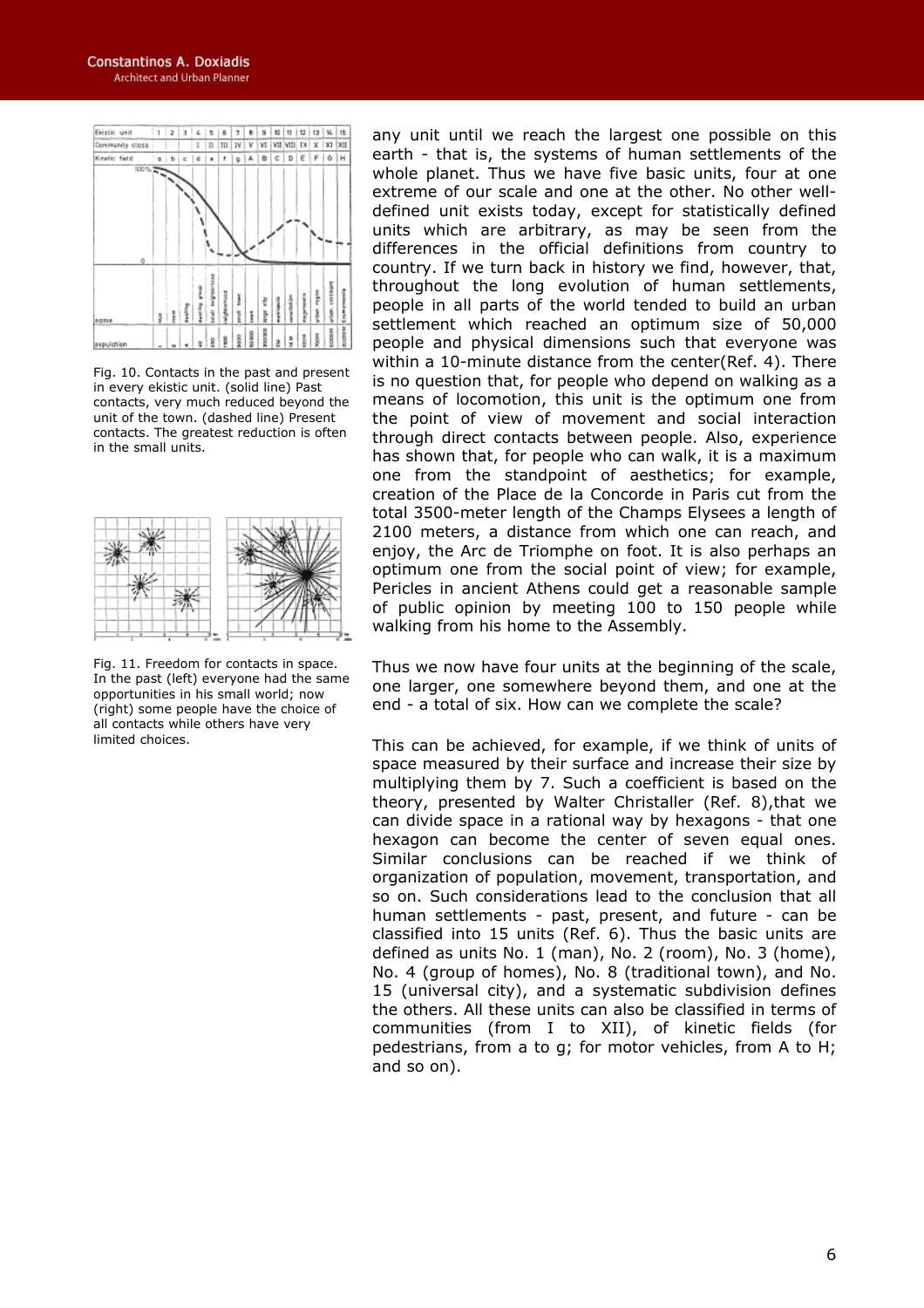

Fig. 12. Outward movement of the higher-income groups in the Detroit Standard Metropolitan Statistical Area. The curves show the per capita income of people residing at several distances from the central business district (C.B.D.).



Fig. 13. (top left) Toward organization of a dwelling group unit, showing first phase of organization: formation of dwelling groups, connections in certain areas, economy in use of space and time (top right) Toward organization of a dwelling group unit, showing third phase of organization: order in function and stucture, maximum economy in use of space and time, (bottom) Compexity and simplicity.



#### **The Quality of Human Settlements**

We can now face the important question of quality in human settlements since we can refer to a specific unit by first defining its size. A small town, especially in older civilizations, can satisfy many of our aesthetic needs for picturesque streets and squares, and this is why we like it. But most people want to visit it, not to become its permanent inhabitants, as they are guided by the first of the five principles discussed above and try to maximize their potential contacts in the big cities, in order to have more choices for a job, for education and health facilities, and for social contacts and entertainment.

In our era, which begins with London at the time it was approaching a population of 1 million, about two centuries ago, and in other areas later, we lost the ability to satisfy all five principles. Guided by principles 1 and 2 we reached the stage of the big city, but in these cities we do not satisfy the other principles, especially principles 4 and 5, and we are not happy. We say that our settlements have no quality, and this is true in many respects, but we have to define what we mean. We need such a definition because we must remember that we now have much more water and of better quality in our homes that man has had at any previous time, and we have much more energy available for conditioning our environment and for making contacts. A statement closer to the truth would be that our cities are better than the small cities of the past in many respects and worse in others.

Judgement about quality can be made in several ways in terms of the relation of every individual to his environment - that is, his relation to nature, society, shells, and networks - and the benefit that he gets from these contacts. We can measure his relations to air and to its quality; to water in his home, in the river or lake, and at sea (its quality and his access to it); and to land resources (their beauty and accessibility) and the recreational and functional facilities provided by them; and we can express judgements based on the measurements of many physical and social aspects of the cities. Out of the great number of cases that I might cite I have selected three of the most complex ones.

We often talk about the greater contacts that the big city offers us, but we do not measure these contacts at every unit of the ekistic scale. If we do so, we will discover that in units 2 and 3 (room and home) we have fewer personto-person contacts that we had before, because of smaller families and new sources of information (radio and television); that in units 4, 5 and 6 (that is, in the dwelling group and neighborhoods) we have far fewer contacts because of the multi-storey building and the intrusion of automobiles in the human locomotion scale (Ref. 9); and that in the larger units we have increased contacts because of the news transmitted to us by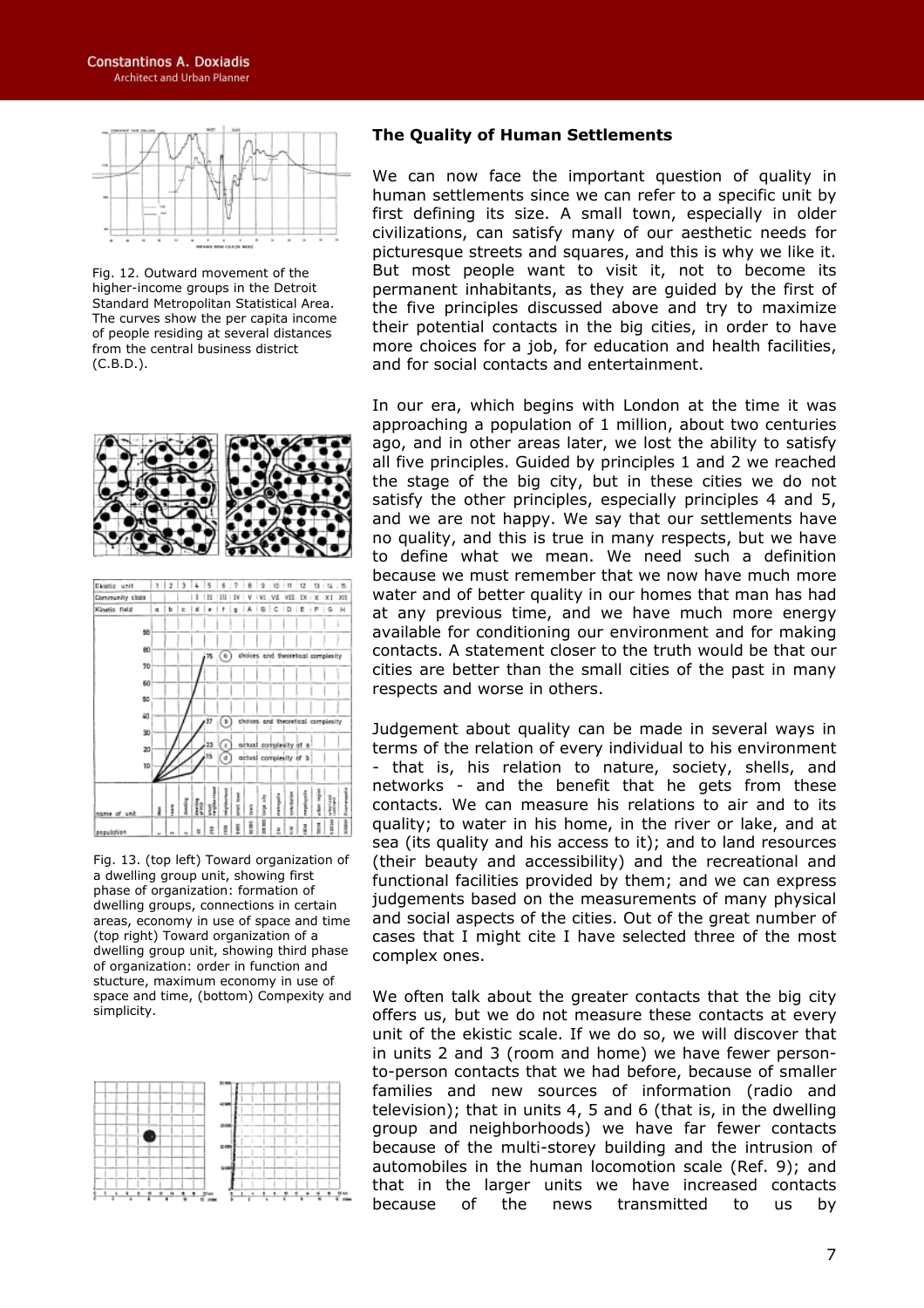Fig. 14. (left) A city of 50,000 people. (right) Case of a citizen in a city of 50,000 people. (solid line) Theoretical number of possible contacts: 50,000; (dashed line) actual number of possible contacts: 50,000.



Fig. 15. (left) A city of 10,000 people in a region of 50,000 people. (right) Case of a citizen in a city of 10,000 people in a region of 50,000 people.



Fig. 16. (left) A city of 10,000 people in a region of 50,000 people. (right) Case of a "peasant" in an outlying village of a region of 50,000 people.

telecommunications media, the press, and so on (Fig. 10). In this way, we see that we increase our one-way and (by telephone), two-way potential contacts with people and objects far away from our living area and decrease potential contacts with those close by. Is this reasonable for any of us, and especially for the children who cannot cross the street? This is a problem of quality of life seen in human terms. The answer to this problem is, I think, a city designed for human development(Ref. 10).

As a second case I have selected one which refers, not to the relation of man to his environment, but to the relation between two persons as they are related to their environment. If we take the case of the Urban Detroit Area, which has been defined by a 5-year study (Ref. 11)and covers 37 counties (25 in Michigan, 9 in Ohio and 3 in Ontario), and rate the value of all its parts, taking as an example the aesthetic value of its natural landscapes, and measure the number of units of aesthetic value associated with places a person can visit within 1 hour, we find that the person who owns a car has access to 582 units from the center of the city and to 622 from the outskirts. However, a person without a car has access to only 27 units - that is, less than 1/20 the number of units to which the other person has access, even if his income is half as great. If we now remember that, in the past, poor and rich had equal opportunities to visit places by walking, we will see that modern technology has increased the gap between people relative to the choices they have for making contacts in their settlements(Fig. 11).If the Urban Detroit Area grows in a way which takes people farther apart, and if the wealthier ones move outward at a speed of 1.8 meters (2 yards) a day (Fig. 12), we can understand how critical is the situation we have created through the use of modern technology without an understanding of the whole system of the city and how we serve it.

As a third case, I have selected the problem of complexity, about which we talk a lot and do very little. The great size of the modern city is not what causes the bad quality of our environment. Corporations have increased in size even more without any loss in efficiency, and the armies of World War II were able to operate very efficiently despite their unprecedented size and rate of growth. The quality of our city, expressed, for example, in terms of a system of movement, is decreasing because we have not been able to reduce the increasing complexity by introducing a high degree of simplicity, as primitive man managed to do. The number of choices for primitive man in a space having no pattern of organization is the same as the number of persons in the space - let us say 37. Since there is no structure in the system, the complexity equals the number of choices - 37. When a structure - social (family) or physical (wall of a compound) - is built into the system (Fig. 13, top left and right), the number of choices remains 37 but the actual complexity is 15 [6 (compounds) + 9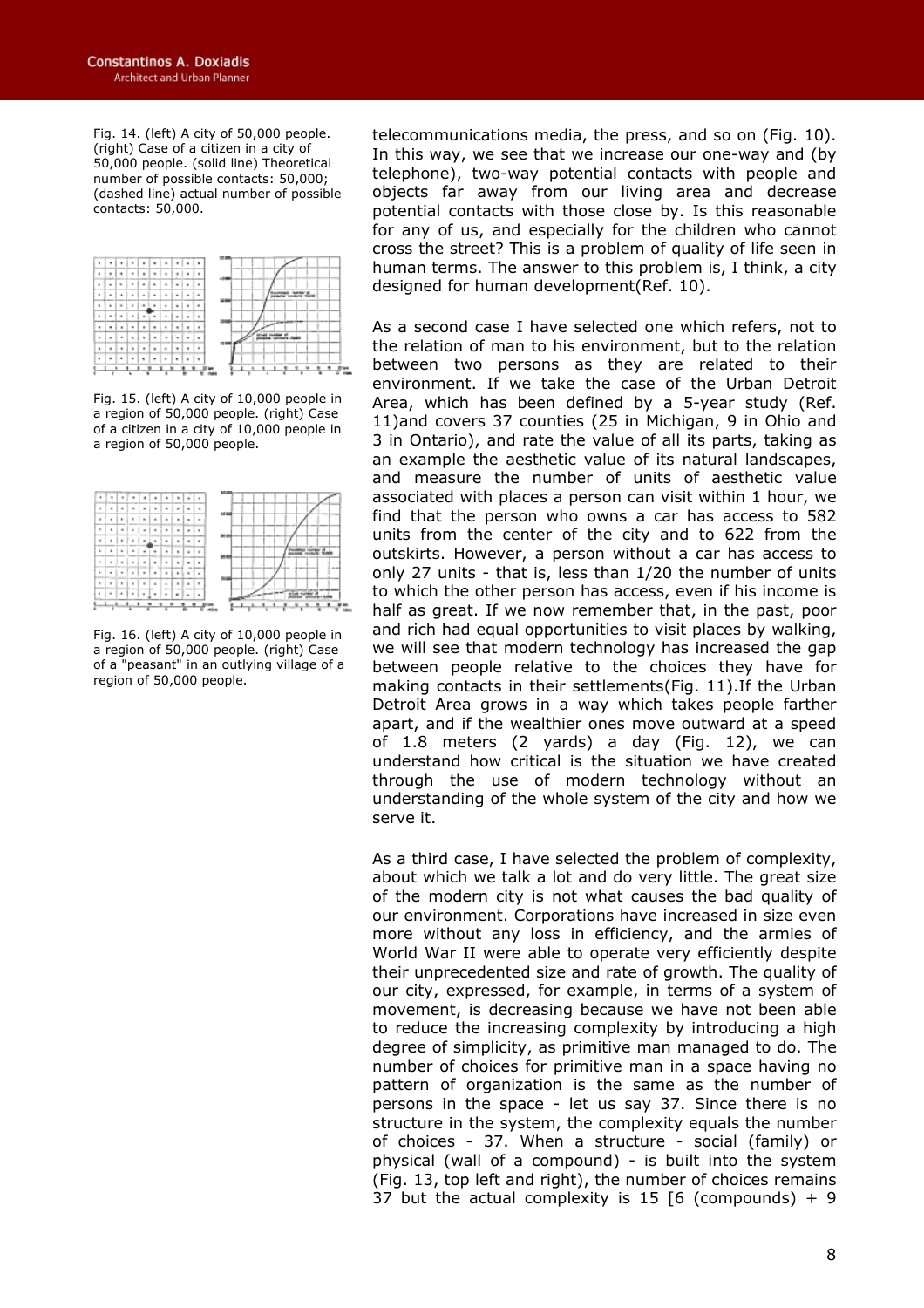(maximum number of persons within one compound)], and this means a coefficient of simplicity of 2.5. If this happens, then people learn to come together in larger numbers and the same area may contain 75 people; that is, there are 75 choices (Fig. 13, bottom left) and a theoretical complexity of 75 but an actual complexity of 23  $(9 + 14)$ , or a coefficient of simplicity of 3.4.

In a similar way, we find that the actual choices for an individual belonging to a group of 50,000 people, or living in a city of 50,000 population, theoretically number 50,000 (Fig. 14). These choices are reduced to 20,000 if 10,000 of the people live in the city and 40,000 live in the surrounding country (Fig. 15), and they are reduced to 5,000 for a farmer living far out in the countryside (Fig. 16),as only a certain fraction of a man's time can be devoted to making contacts. What about the quality of contacts in the small village?



Fig. 17. Formation of the walls. Walls have to fit the body and the senses of man.



Fig. 18. Formation of the walls. Curved walls (left) lead to waste in the synthesis of furniture and room; straight walls (right) alow the most economic synthesis of furniture and room.

# **Morphogenesis**

The question now arises, if we know how to analyze and define quality, can we do anything to ameliorate conditions in cities where quality is not high? The answer is that man has often faced many of these problems (not all) by giving his static settlements proper structure. By this I mean the settlements which were created up until the 17th century and which ranged in size from No. 2 units - that is, from rooms which, once created, did not grow - to No. 9 and 10 units - large cities, very often surrounded by walls, that seldom grew. Peking is probably the only No. 10 settlement created before the 17th century. This is the structure which led to the shape and forms of the cities we admire today. It is time we tried to see how the changes came about; it is time we examined the morphogenesis of human settlements.

Morphogenesis in human settlements varies with the type of unit we are dealing with. From the many types of units I will select the room (the No. 2 unit) and will follow its formation. We do not know how and when the formation of a room started. It probably started in many parts of the world, and probably the rooms had many forms and sizes. We have reason to believe that the first rooms were of moderate size (according to today's standards), but they may have been very small one-man/ one-night huts similar, in a way, to those built and used by the apes (Ref. 12). In any case the moment came when some primitive people had round huts and others had orthogonal ones, and when there were different types of roofs or, in some cases, no roofs at all. In at least one modern instance that of the Bushmen of the Kalahari Desert in southwest Africa - there is no door to the hut; the Bushmen jump into it over a wall (Ref. 13).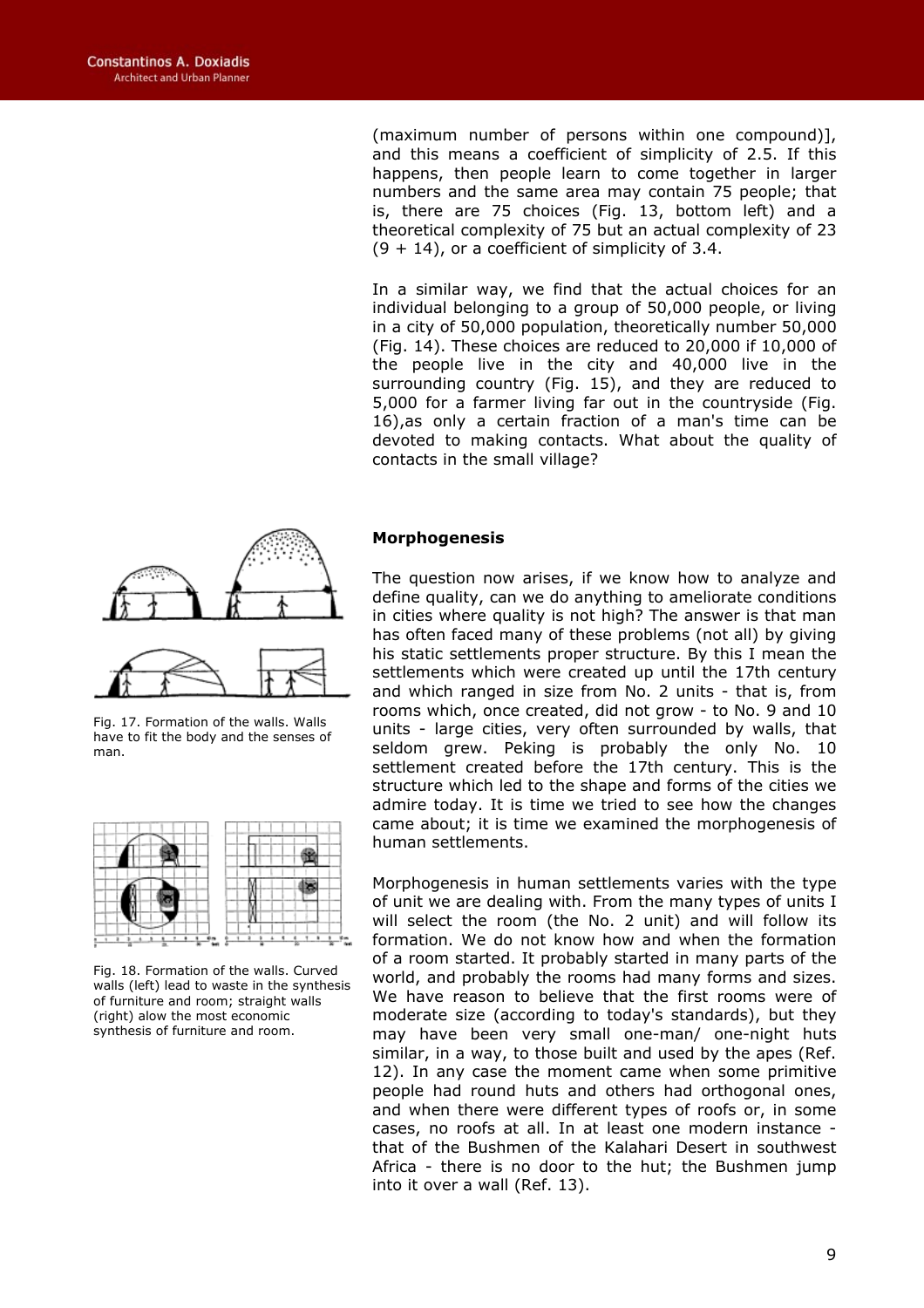

Fig. 19. Formation of the walls. Two separate nonconnected rooms (left) can remain independent units, but people tend to bring them together. Two separate, connected rooms (middle) cannot remain independent units; they create many problem surfaces. Two connected rooms (right) tend to eliminate the problem surfaces; they tend to occupy a minimum total area.



Fig. 20. Probable validity of the forces of ekistic synthesis: 1-gravity; 2-biological; 3-physiological; 4-sosial; 5-movement; 6-inner structure; 7-external structure; 8-growth; 9-organization; 10 geographical.

Of great interest for us is the fact that, no matter how the first room started or how it was developed, the room always, given enough time for the development of a composite settlement, ends up with a flat floor, a flat roof, and vertical orthogonal walls. We can see the reasons for this. Man probably first builds the horizontal floor so that he can lie down and rest and walk without great effort or pain (the second principle). He then tends to build vertical orthogonal walls. The reason for making the walls vertical and orthogonal are many: when he is in the room he feels at ease with, and likes to see, surfaces that are vertical relative to his line of sight (Fig. 17); he makes the walls vertical in conformity with the law of gravity; and by making them vertical and orthogonal he accommodates his furniture best (Fig. 18) and saves space when he builds two rooms side by side (Fig. 19). For similar reasons he needs a flat roof: a horizontal surface above his head makes him feel at ease when he is inside the room, and this construction enables him to use larger pieces of natural building materials and to fit one room on top of another without any waste of space, materials and energy. In this way, the form of the room is an extension of man in space (in terms of his physical dimensions and senses) and follows biological and structural laws.

Thinking in these terms, we reach the conclusion that the morphogenesis of the room is due to several forces derived either from man or directly from nature. When we move on to the house, the neighborhood, the city, and the metropolis, we discover that several forces enter into the game, but their relationships change from case to case (Ref. 14). The unit of the metropolis, for example, is too large to be influenced directly by the unit man (again, in terms of his physical dimensions and senses) whereas it is influenced by the natural forces of gravity and geographic formation, by modes of transportation, and by organization and growth of the system.

Thinking in this way for all 15 ekistic units, we reach the following conclusion. The changing forces of synthesis which cause morphogenesis within every type of ekistic unit follow a certain pattern which, in terms of percentages, shows a decline of the forces derived from man's physical dimensions and personal energy and a growth of those derived directly from nature itself as a developing and operating system (Fig. 20).

Figure 20 can be understood, and will not be misinterpreted, if we keep in mind the following considerations.

First, it does not represent any specific case (a room in a desert house may be different from one in a mountain dwelling), but represents the average for all cases, in each ekistic unit.

Second, the ratio between the different forces given for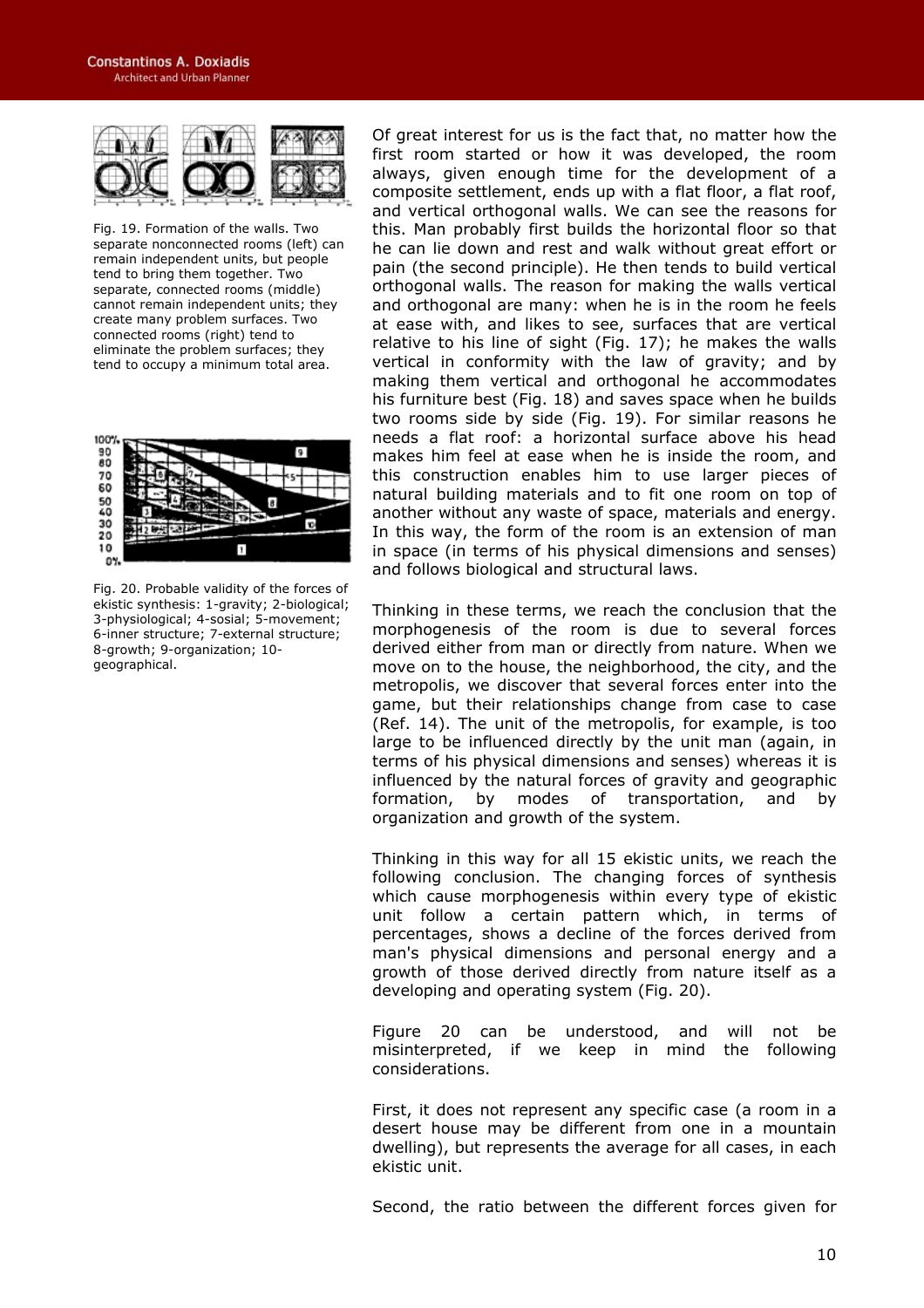each ekistic unit in Fig. 20 is based only on personal experience which cannot be expressed by measurements at this stage. It is based on the assumption that all forces can be assigned equal importance. We have no way of proving that this is the case, but several trials prove simply that, by proceeding in this completely empirical way, we make the smallest number of mistakes. For this reason the shape of the surface representing the validity of each force (Fig. 20) can be considered to correspond to reality, while the ratio of one force to another is arbitrary.

What I can state here is that many years of experience as a builder of human settlements has proved for me the general validity of such diagrams in everyday practice for small-scale units and for several large-scale units, as shown in recent studies in France (Ref. 15) and in the Urban Detroit Area study (Ref. 11, 16) . It can also say that the same diagram of synthesis is reasonably valid beyond the limits of the ekistic logarithmic scale, for units smaller or larger than the ekistic ones. Thus the ekistic logarithmic scale can be considered a basic tool for the study of synthesis in space, which is a basic characteristic of morphogenesis of human settlements. In nature, gravity, for example, plays an increasing role in larger units - this is why large birds do little flying - and a decreasing one in smaller units (Fig. 21). In this way, we can understand the changing relationships between several types of forces which influence the formation of several types of organic and non-organic systems in space.

|      | Elabeth south          |         |   |              |  |  | 1 2 3 4 5 6 7 8 9 10 11 12 |  |   |
|------|------------------------|---------|---|--------------|--|--|----------------------------|--|---|
|      | <b>Community</b> sions |         | ı | п            |  |  |                            |  |   |
|      | <b>Nivel Feld</b>      | 4.14.14 |   | $\mathbf{r}$ |  |  |                            |  | u |
| Nov. |                        |         |   |              |  |  |                            |  |   |
|      |                        |         |   |              |  |  |                            |  |   |
|      |                        |         |   |              |  |  |                            |  |   |
|      |                        |         |   |              |  |  |                            |  |   |
|      |                        |         |   |              |  |  |                            |  |   |
|      |                        |         |   |              |  |  |                            |  |   |
|      |                        |         |   |              |  |  |                            |  |   |
|      | and done.              |         |   |              |  |  |                            |  |   |
|      |                        |         |   |              |  |  |                            |  |   |
|      |                        |         |   |              |  |  |                            |  |   |
|      |                        |         |   |              |  |  |                            |  |   |
|      |                        |         |   |              |  |  |                            |  |   |
|      |                        |         |   |              |  |  |                            |  |   |
|      | <b>LASK</b>            |         |   |              |  |  |                            |  |   |

Fig. 21. Influence of the force of gravity in morphogenesis.

# **Two Myths**

Another question now arises: if we can analyze the problem of quality and understand the morphogenetic process which should enable people to build properly and improve an undesirable situation, why are conditions so bad in our cities? The answer, apart from the fact that some problems are not related to the physical structure of the city, can run along the following lines.

- 1. Man, who understood the morphogenetic process for the small units, thought that the forces and laws valid from the small units were valid for the big ones that we build today, and this is not true.
- 2. New forces like motor vehicles have entered the game, and their impact on the city has not been understood.
- 3. Man did not seem able to learn about the new problems, and did not even seem interested in them, before the crisis came. He became confused, to the point of mistaking poverty for an urban problem, whereas it is simply a huge human problem which becomes more apparent in the urban areas because of the proximity of the rich, who have not been previously exposed to poverty,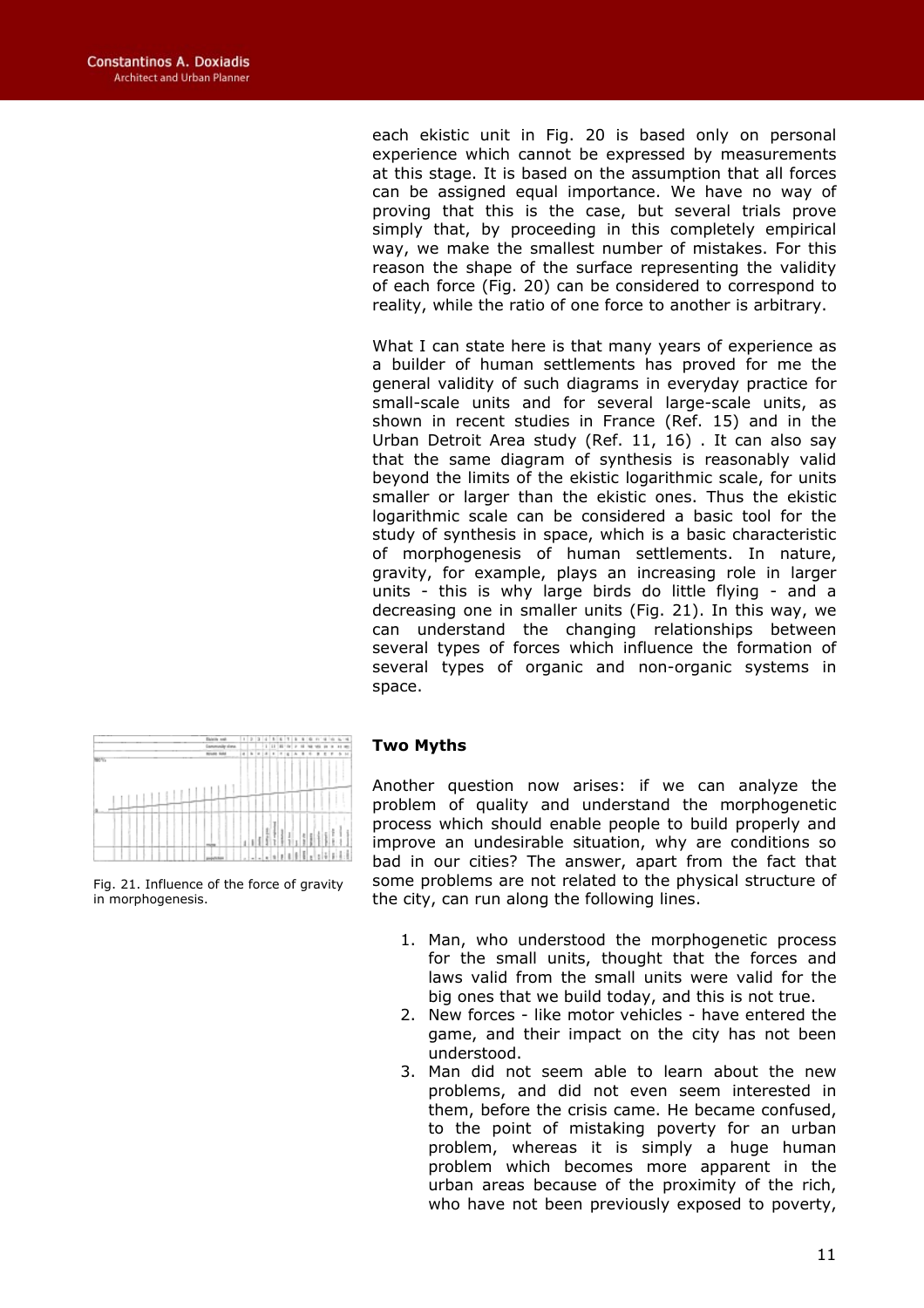to the poor.

We can prove the foregoing three points in many ways, by considering some myths which still prevail in the mind of many people. I have selected two characteristic ones. I will start with the myth of the city of optimum size.

The city of optimum size. A long discussion is taking place throughout the world about the need to build new cities of optimum size, and proposals have been made by many experts and adopted in government policies, but no one can prove his case in a convincing way.

Some define optimum size as being related to the income of the people; but in a developing world, where the average per capita income increases by 2 percent a year (and by more in urban areas), what is the meaning of this optimum over a long period?

Others argue in terms of optimum numbers of people and of organization and, more specifically, municipal efficiency, but they are not able to produce any convincing proof (Ref. 17). Even if they could, comparisons of one city with another have no meaning in a world where people no longer live in isolated cities but live in urban systems. But if I could prove that one city of 200,000 people had greater municipal efficiency than a city of 1 million, I must also prove that the people in the two cities were equally satisfied (otherwise what is the meaning of efficiency for them?) or that a system of five cities of 200,000 was as efficient as the city of 1 million, which is not the case.

Others base optimum size on organizational aspects such as one school or one hospital for so many children or people. But, in a world of changing ratios between age groups and of changing technical and managerial abilities, this line of thinking cannot lead anywhere. Such considerations are very useful for calculating needs which have to be satisfied in certain areas and periods, but not for calculating the optimum size of the city. Technological calculations based on the means of transportation cannot be helpful either. Since speeds change continuously, how can we speak of an optimum distance? We can have an optimum distance expressed in terms of time, but this means a continually changing physical distance. Are we going to stop the development of technology?

In this changing world there is no optimum size for a city. The dynamic cities have no optimum size, but only an optimum speed of growth. And what this optimum speed of growth is, is a very complex question, the answer to which depends on many factors concerning the city itself and its relationship to the total space around it. For example, the answer for two dynamic cities, one 10 and one 30 kilometers from a metropolis, are completely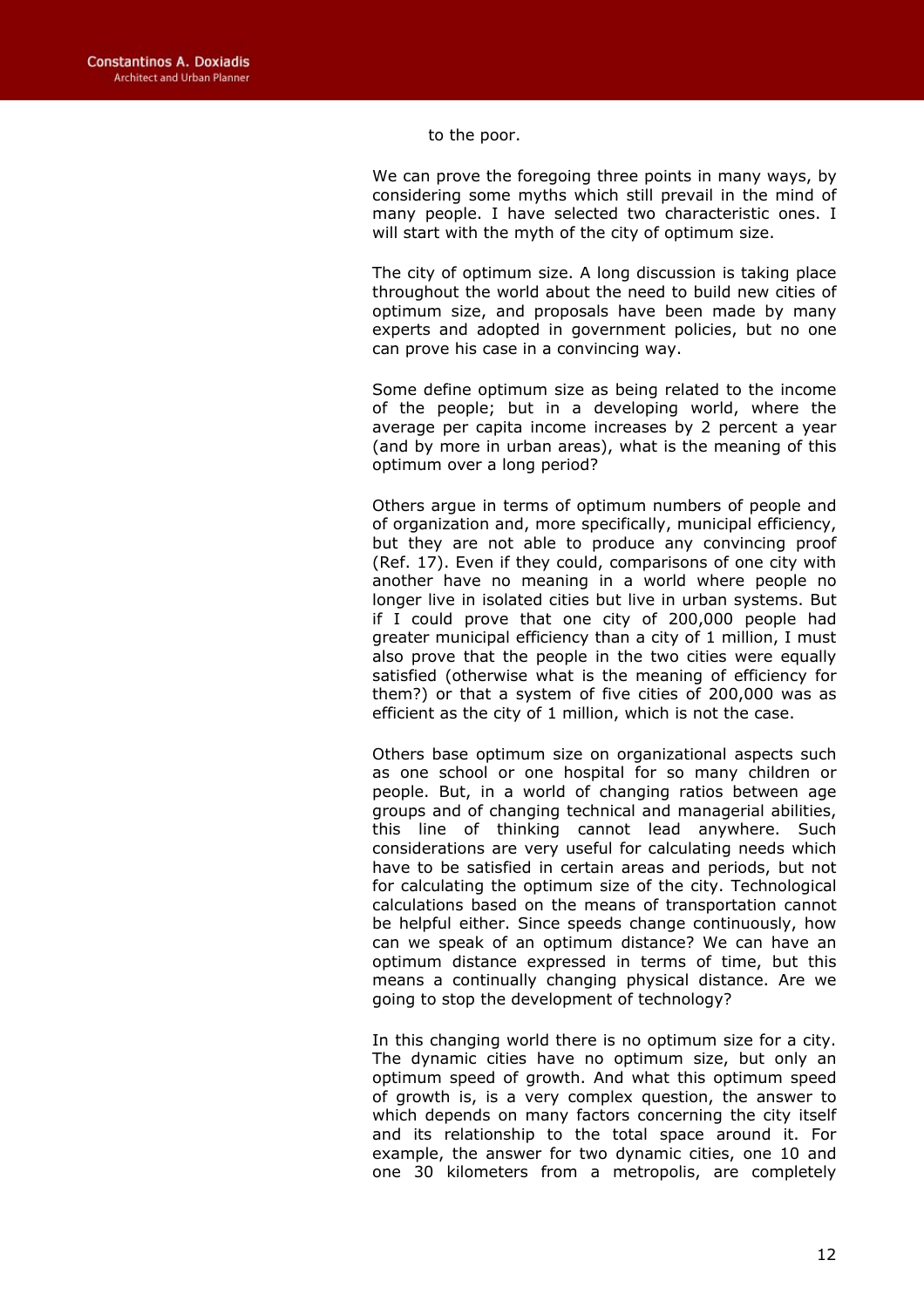#### different.

Is there no optimum size with which we can deal? The answer is that there is, because there is one relatively constant element, and this is man, insofar as his body and senses are concerned. I think that, for the foreseeable future, we can reckon with a man whose body and senses will not change. If this is so, we are led to the conclusion that there is a unit of space which will continue to serve his needs as it has done in the past; this unit is the circle that can be inscribed in a square 2 by 2 kilometers (Ref. 4). The importance of this unit is demonstrated by the growth of actual traditional cities and by the diagram of synthesis in space (Fig. 20), which shows that direct human forces do not go beyond the circumference of this circle. With traditional population, this unit contains 50,000 people.

The conclusion is that the optimum-size city is a myth. But any city can be divided into physical units of optimum size, and these may be used as a basis for planning that envisions an optimum number of people in a community. However, this latter goal is much more difficult to attain. I do not believe we are ready for it, although we have the necessary arguments and data.

The static plan. Another myth which still prevails is that we can solve the problems of our cities through the conception, and official recognition, of a physical plan expressed by a two- or three-dimensional drawing. But our cities are growing organisms. They need a development policy leading to a development program which is expressed, in space, by physical development plans, but they also need economic, social, political, administrative, technological, and aesthetic programs.

This does not mean that there are no areas where a physical plan can be final; if there were none, we would all be mentally ill. We need a room with constant dimensions, a home that gives us a feeling of permanency, a street and a square which do not change and which are aesthetically satisfying. Such considerations lead to the question to what extent can our environment be a constant one? The answer is that, if there is a unit of optimum size such as a room, a home, a community (up to the one of 1-kilometer radius), this can and should be constant. In this way we can face a world of changing dynamic cities by building them with constant physical units within which we can create quality - units meant for a certain purpose and containing a certain desirable mixture of residences, cultural facilities, industry, and commerce. These would be designed on the basis of the long human experience which led to the natural growth of cities, such as Athens and Florence, or to the building of planned cities such as Miletus and parts of Paris, which we admire today.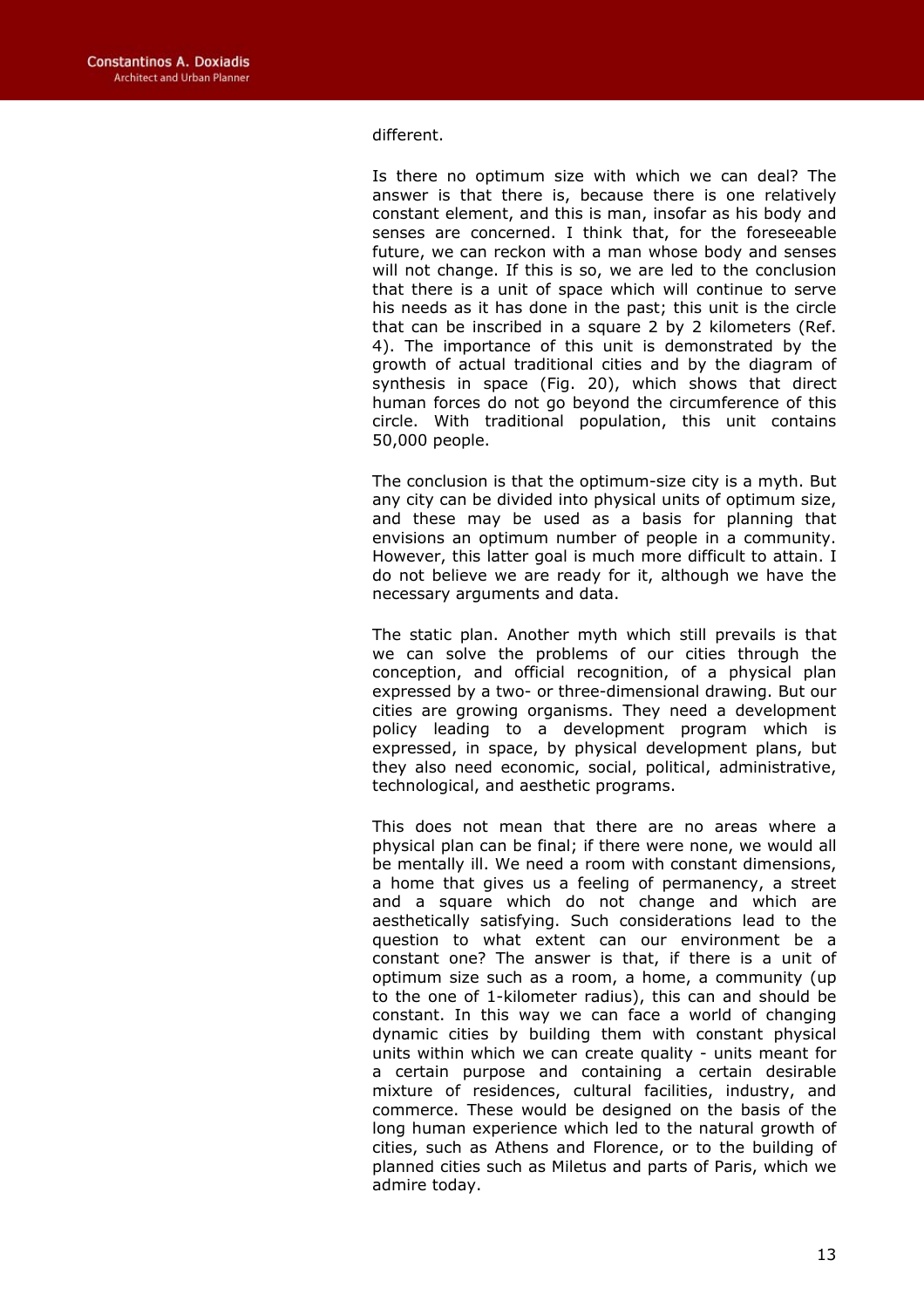We can design these small units if we understand the processes of synthesis and morphogenesis of the past and if we do not try to discover new patterns of life expressing nonexistent principles, just for the sake of changing the traditional ones. On the other hand, for the larger units and for the dynamically changing ones with which man has had no experience or a very bitter one, we must proceed in a different way. Not knowing what is going to be good or bad, we must use a completely different approach. We must build all possible alternatives and compare them in terms of the quality of life they offer their citizens. This approach is impossible in practice (we cannot play with the happiness and the incomes of millions) and would have been impossible in the laboratory even 20 years ago. But now we can build simulation models and compare them by means of computers.

To do this we have developed the IDEA method (the acronym stands for Isolation of Dimensions and Elimination of Alternatives). We first build all alternatives for the future of an urban system (this is possible if, through experience, we concentrate on the most important dimensions for every type of unit and every phase) and then eliminate the weakest ones. It is only in this way that we can avoid errors based on the mistaken belief that "I know", and can avoid the long period required for learning by trial and error, as primitive man learned.

This method certainly does not eliminate mistakes, but it reduces them to a minimum. Its application to the very difficult problem of the Urban Detroit Area (Ref. 11, 16) has demonstrated how useful it can be for large-scale areas for which there is no human experience at all.

Experience has convinced me that, if we can develop a science of human settlements and, through it, recognize the guiding principles, laws, and procedures of man's action regarding terrestrial space, we can build much better human settlements in the future. This will be, not through the repetition of past solutions, but through their synthesis within a new frame formed on the basis of the new forces that have entered the game. The physical features of future cities can be at least as impressive as those of the famous cities of history or of today. At the same time, the guiding principle of real freedom of choice for everyone, not for certain classes only, can be implemented for the benefit of every person, and thus man's cities of the future can be better and far more important for all their inhabitants than the famous cities of the past.

**References**